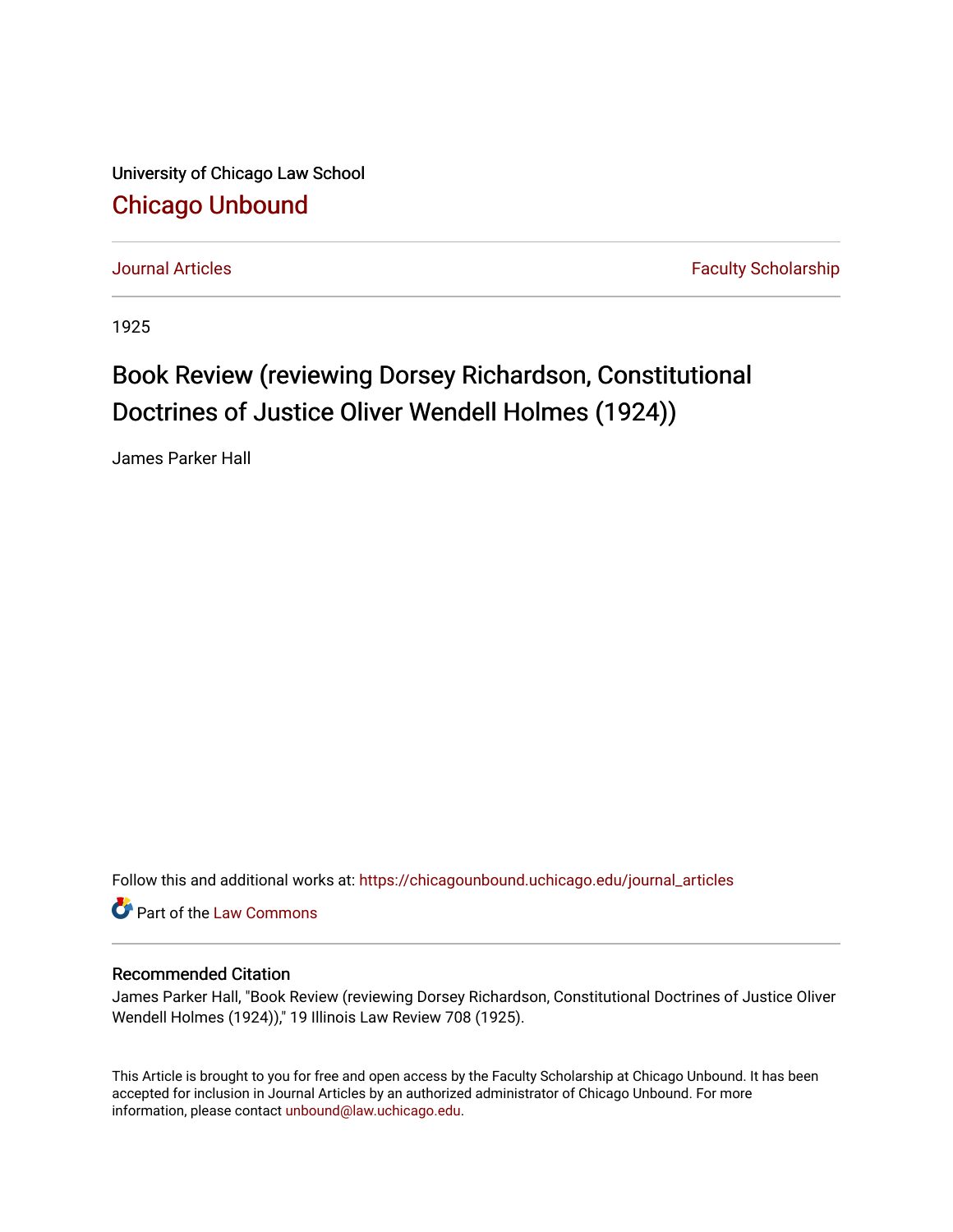# BOOK REVIEW

#### CONSTITUTIONAL DOCTRINES OF JUSTICE OLIVER **WENDELL HOLMES.** By Dorsey Richardson. Johns Hopkins Studies in Historical and Political Science: Series XLII (No. 3). Baltimore: The Johns Hopkins Press, 1924. Pp. 105.

This study, presumably written in the course of graduate work at Johns Hopkins, deals with the greater part, but not with all, of Mr. Justice Holmes's constitutional opinions down to 1920. The topics included are indicated **by** the table of contents: Social Reform, Commerce Clause, Conflict of State and Federal Powers over Commerce, Fourteenth Amendment, and Rights Guaranteed **by** First Eight Amendments. The writer is apparently not a lawyer, though he shows considerable knowledge of the constitutional aspects of these topics. The preface contains a brief outline of Holmes's life and an explanation of the limits of the monograph.

It may be said at the outset that the author's achievement, though doubtless sufficiently creditable for its purpose, falls far short of approaching that 'final word' which some more experienced and more professionally competent person may later pronounce upon Mr. Justice Holmes's judicial contributions to the doctrines of American constitutional law. The permanent value of these contributions may well be thought perhaps second only to those of Marshall; but Mr. Richardson's estimate of them is too fragmentary and loosely arranged, too little informed by legal learning, and too much possessed by the idea of demonstrating a deep philosophical consistency in opinions upon very diverse subjects to be thoroughly well-balanced and trustworthy. Moreover, the omission of Holmes's opinions upon constitutional questions in fields like admiralty, administrative law, conflict of laws, and the separation and delegation of powers is an unfortunate limitation of the subject; and the treatment accorded his opinions upon taxation is especially inadequate. Doubtless the technicality of these subjects made them too difficult for the legal training of a graduate student in political science, and the same may be said of the still more involved concepts of the commerce clause which are also beyond the author's professional competence.

The best part of the book, however, concerns those opinions upon so-called 'social welfare' legislation which are Mr. Justice Holmes's most distinctive work and the ones by which he is most widely known. In this field it is not difficult to attribute to the learned justice a consistent and rational social and legal philosophy of the first importance, and Mr. Richardson's marshaling of the data here, while suffering somewhat from unskilful arrangement, is But his attempts to establish the same philosophical consistency in other fields are not persuasive. What intelligent laymen, interested in social reform, often do not under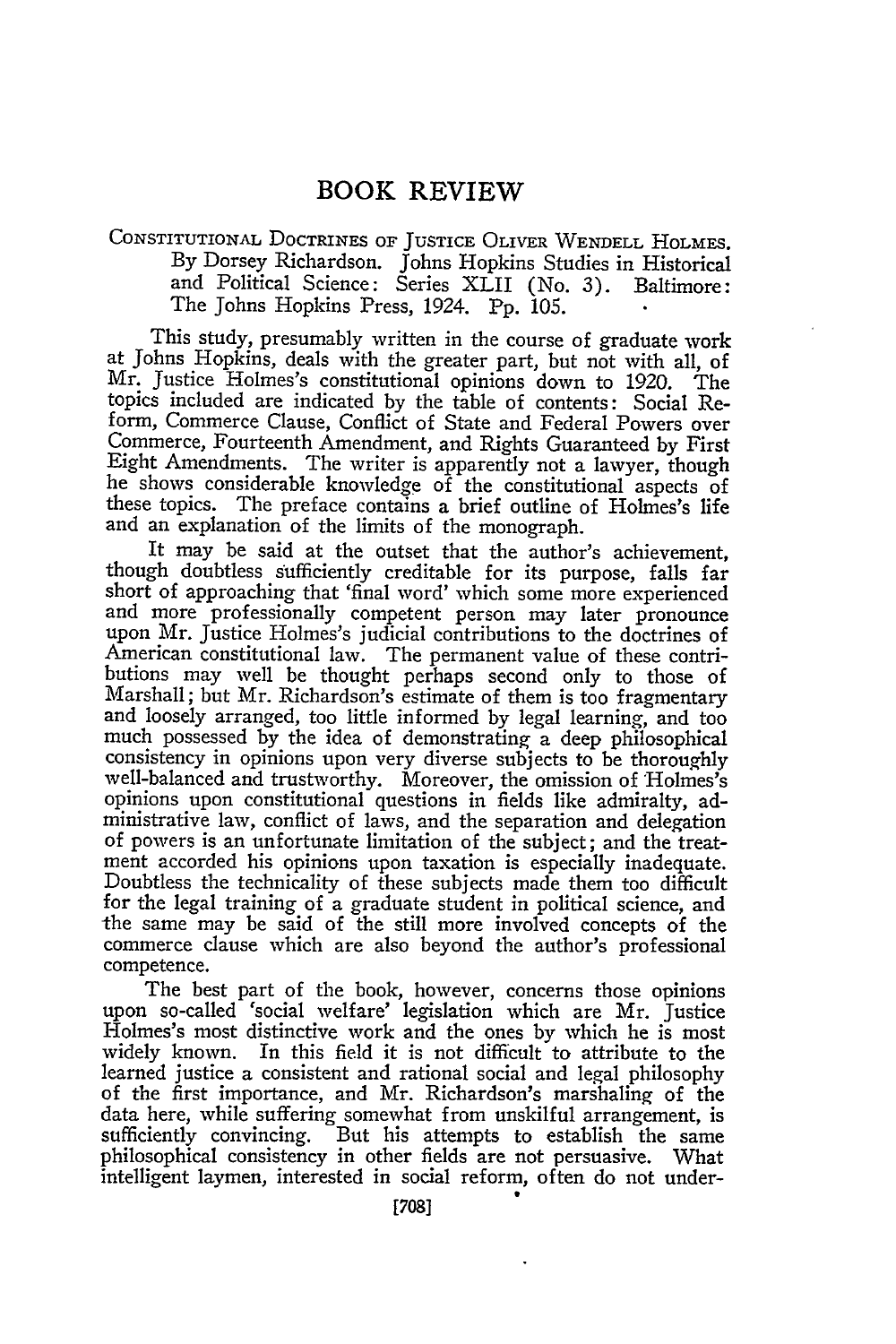stand is that Mr. Justice Holmes is not only a social philosopher but a great lawyer. When he is dealing with the effects of a general restriction like "due process" upon the legislative regulation of conditions of labor, one may readily see the influence of his social philosophy upon the decision; but when he is interpreting the meaning of the commerce clause, of "double jeopardy," of "unreasonable search and seizure," of "self-incrimination," of "full faith and credit," of "involuntary servitude," or of many other phrases and concepts of constitutional law, Mr. Justice Holmes is influenced **by** the same considerations of logic, history, precedent, custom, policy, justice, and professional tradition as are other good lawyers; and, where the questions at issue are pretty evenly balanced, he will, like any sound lawyer who is not a professional 'radical' or 'reactionary,' be found sometimes upon the 'liberal' and sometimes upon the 'conservative' side of them, in a manner quite confusing to those who picture the majority of legal problems as solvable **by** the touchstone of some single relatively simple system of social philosophy.

Mr. Richardson, for instance, generalizes thus from Mr. Justice Holmes's dissent in *Frank v. Magnum:'*

"Believing that the justification of the law is the social advantage, he sees that advantage increased **by** an interpretation of the law to grant to the individual all possible protection in the procedure of courts The constitutional guaranties as applied in the criminal law he has everywhere interpreted to the advantage of the individual, as against the state."<sup>2</sup>

In fact, Mr. Justice Holmes has in several important cases taken a narrower view of such protection to the individual than have some of his brethren. In *Kepner v. United States*<sup>3</sup> he espoused the view, denied **by** the majority, that a new trial granted in a criminal case, on the appeal of the state, would not be a second jeopardy. In *Tu Toy v. United States'* he gave the majority opinion (three judges dissenting) that one claiming to be a United States citizen could **by** Congress be denied access to the courts upon this issue, and be compelled to take the decision of immigration officials as final. In *Weems v. United States5* he dissented from a decision that a criminal punishment could be "cruel and unusual" because it involved a term of imprisonment grossly disproportionate to the offense, accompanied **by** the wearing of chains and the duty of hard and painful labor. In *Bailey v. Alabama*<sup>8</sup> he dissented from the view that it was "involuntary servitude" to coerce the performance of an agricultural labor contract **by** a threat of criminal imprisonment for its fraudulent breach, the fraud being presumed unless admissible. It is probable that Holmes's views in all four of these cases would be inconsistent with any thoroughgoing radical or even liberal social philosophy; but, whether right or

**<sup>1.</sup>** (1915) *237* **U. S. 309.** *2. Richardson* **p.** 74. 3. (1904) 195 U. S. 100. 4. (1905) 198 U. S. 253.

<sup>5.</sup> (1910) 217 U. S. 349.